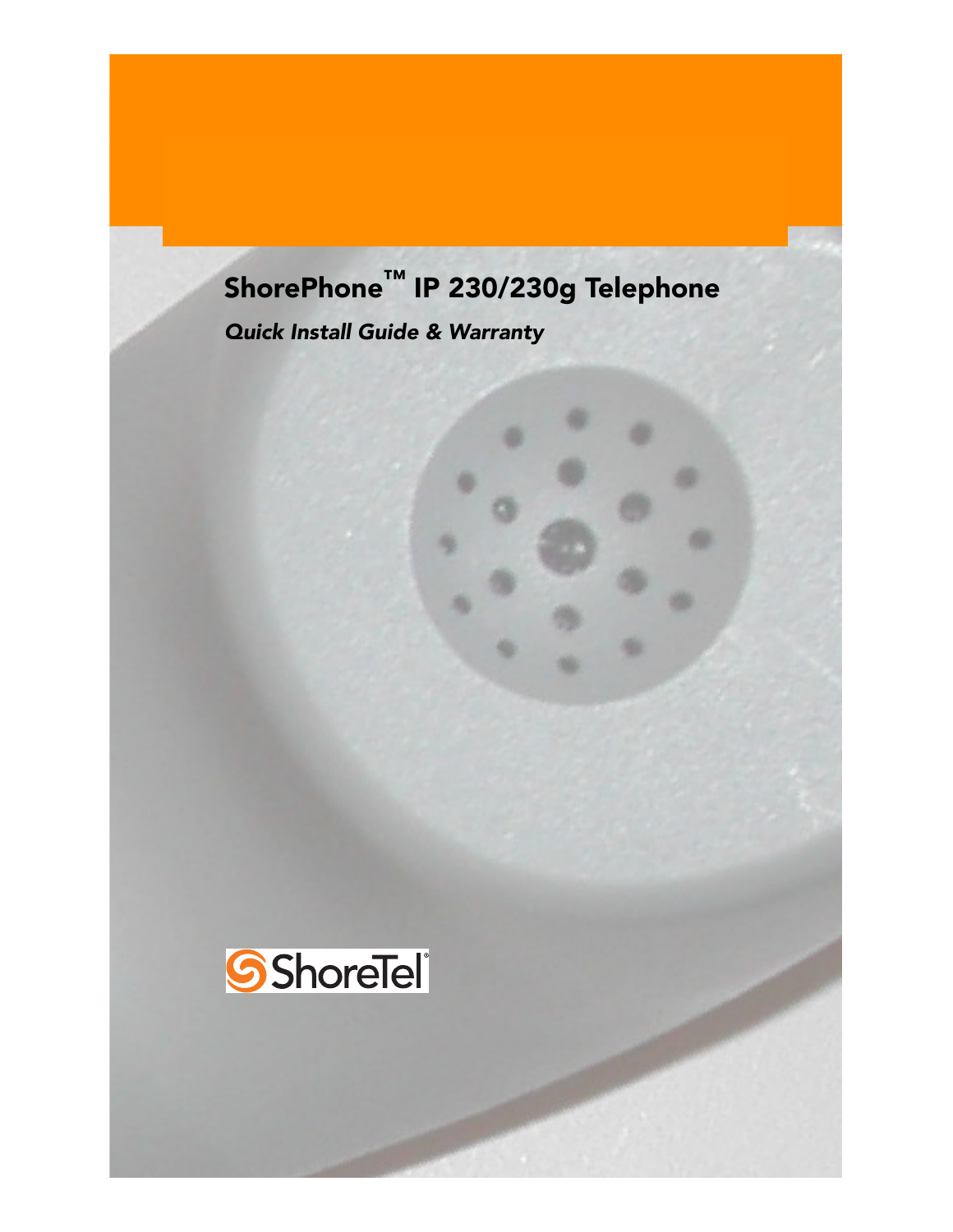# Document and Software Copyrights

Copyright © 1998–2009 by ShoreTel, Inc., Sunnyvale, California, U.S.A. All rights reserved. Printed in the United States of America. Contents of this publication may not be reproduced or transmitted in any form or by any means, electronic or mechanical, for any purpose, without prior written authorization of ShoreTel, Inc.

ShoreTel, Inc. reserves the right to make changes without notice to the specifications and materials contained herein and shall not be responsible for any damage (including consequential) caused by reliance on the materials presented, including, but not limited to, typographical, arithmetic, or listing errors.

### Trademarks

ShoreTel<sup>®</sup>, ShoreCare<sup>®</sup>, ShoreWare<sup>®</sup>, ShoreGear<sup>®</sup> and ControlPoint<sup>®</sup> are registered trademarks of ShoreTel, Inc. in the United States and/or other countries. ShorePhone™ is a trademark of ShoreTel, Inc. in the United States and/or other countries. All other copyrights and trademarks herein are the property of their respective owners.

#### **Patents**

This product is covered by one or more of the following patents: United States Patent 6,996,059, United States Patent 7,003,091, United States Patent 7,167,486, United States Patent 7,379,540, and United States Patent 7,386,114. ShoreTel, Inc. All rights reserved.

## Version Information

PN 800-1175-02 ShorePhone IP 230 / 230g Telephone Quick Install Guide & Warranty Date: January 6, 2009

## Company Information

ShoreTel, Inc. 960 Stewart Drive Sunnyvale, California 94085 USA

Phone: +1.408.331.3300 OR +1.800.425.9385 Fax: +1.408.331.3333

www.shoretel.com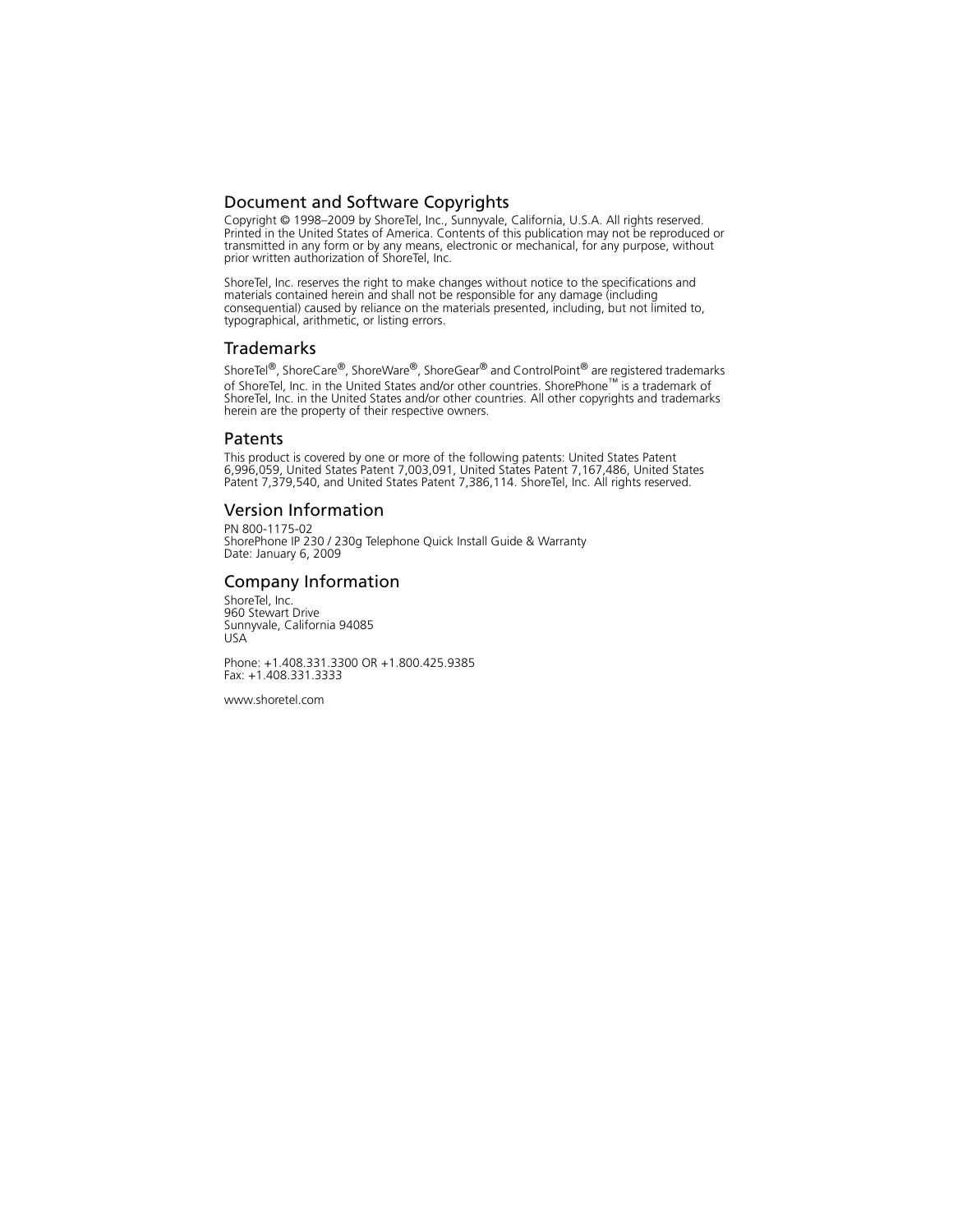# Installing Your ShorePhone IP 230/230g Telephone

This section shows how to install a ShorePhone IP 230/230g Telephone. Instructions are provided for connecting phones with and without the AC power adapter. (This adapter may be necessary for networks that do not support the IEEE 802.3af standard for Power-over-Ethernet.)

#### Package Contents



Handset & handset cord



Quick Install Guide





Network cable (7-foot)



#### AC Power Adapter Package (Optional)

Power-over-Ethernet adapter and **Additional network cable (7-foot)**<br>power cord





**Note:** The IP 230g Telephone supports 10/100/1000 Mb speeds. However, a gigabit-capable power adapter is required to achieve gigabit performance when using this phone on an unpowered Ethernet network.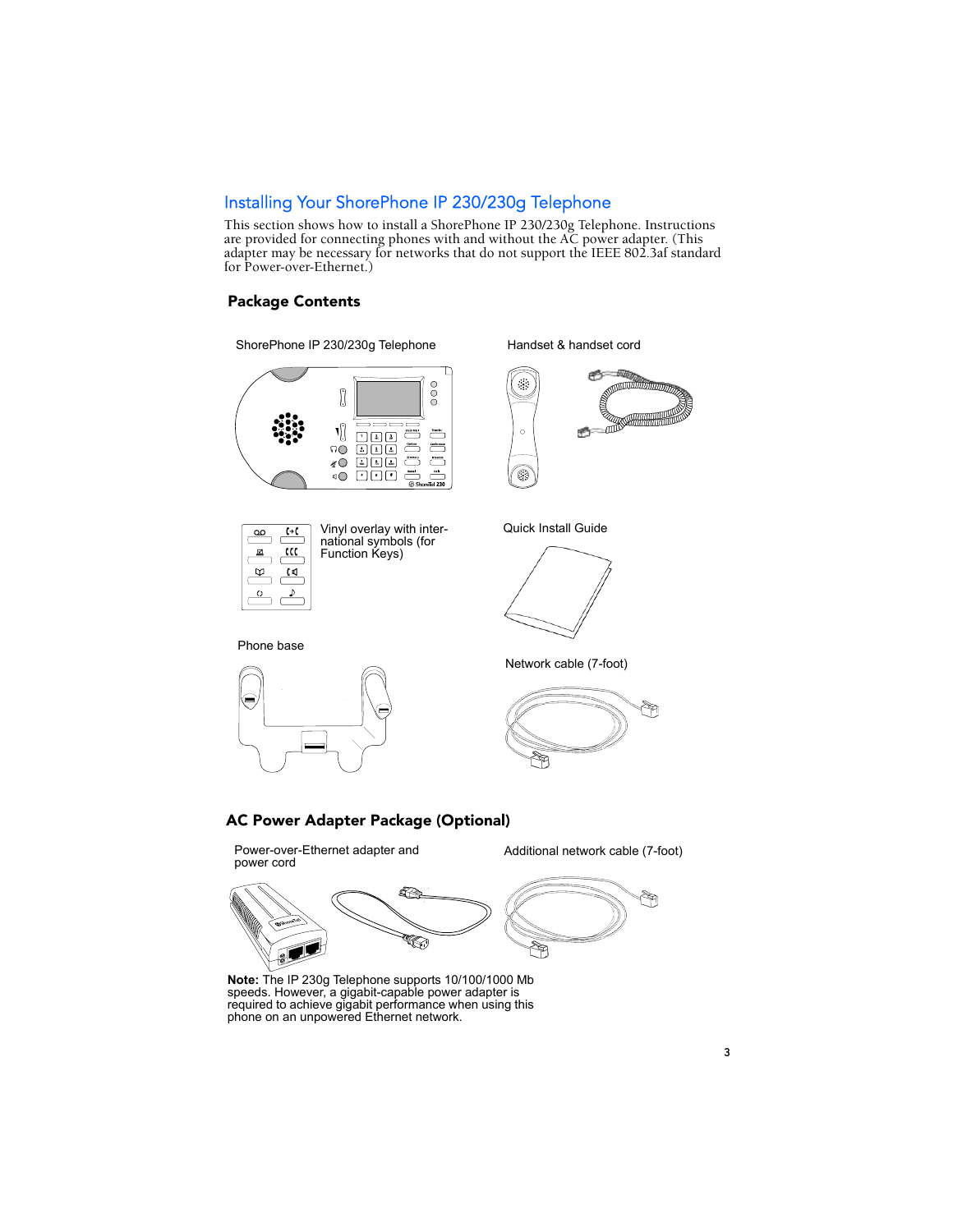

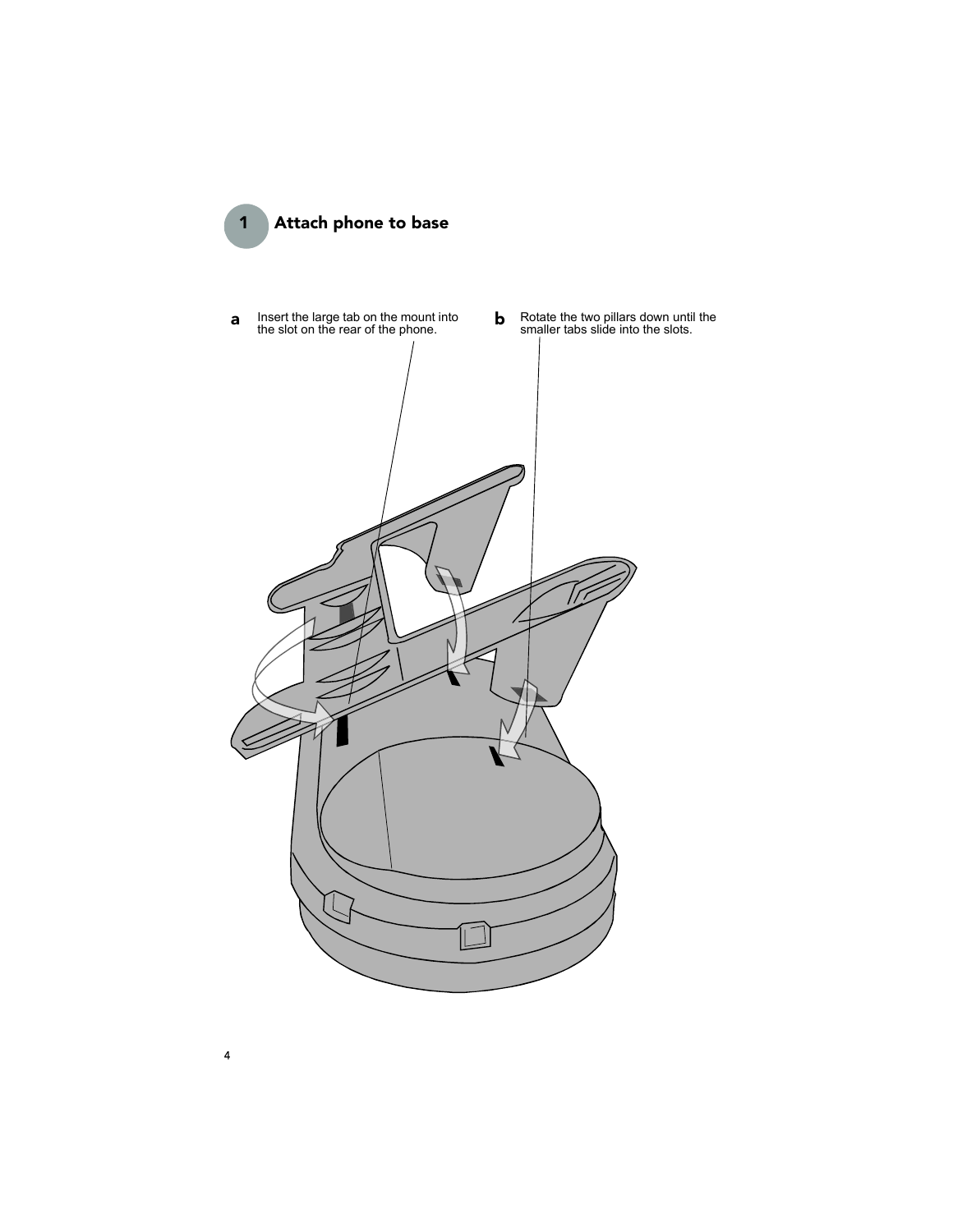# 2a Connect to powered network

#### *(no AC adapter required)*

If the LAN supports power-over-Ethernet, no AC adapter is needed. The phone draws power from the Ethernet network.



the phone from a ShoreTel BB24 button box device (which has power-forwarding capabilities).

Because the BB24 is a 10/100 MB device, the 230g cannot support Gigabit Ethernet if powered and connected directly through a BB24.

between your IP phone and computer by daisy-chaining the PC off the second Ethernet port on your phone. (The phone connects to the wall jack and the PC connects to the phone.)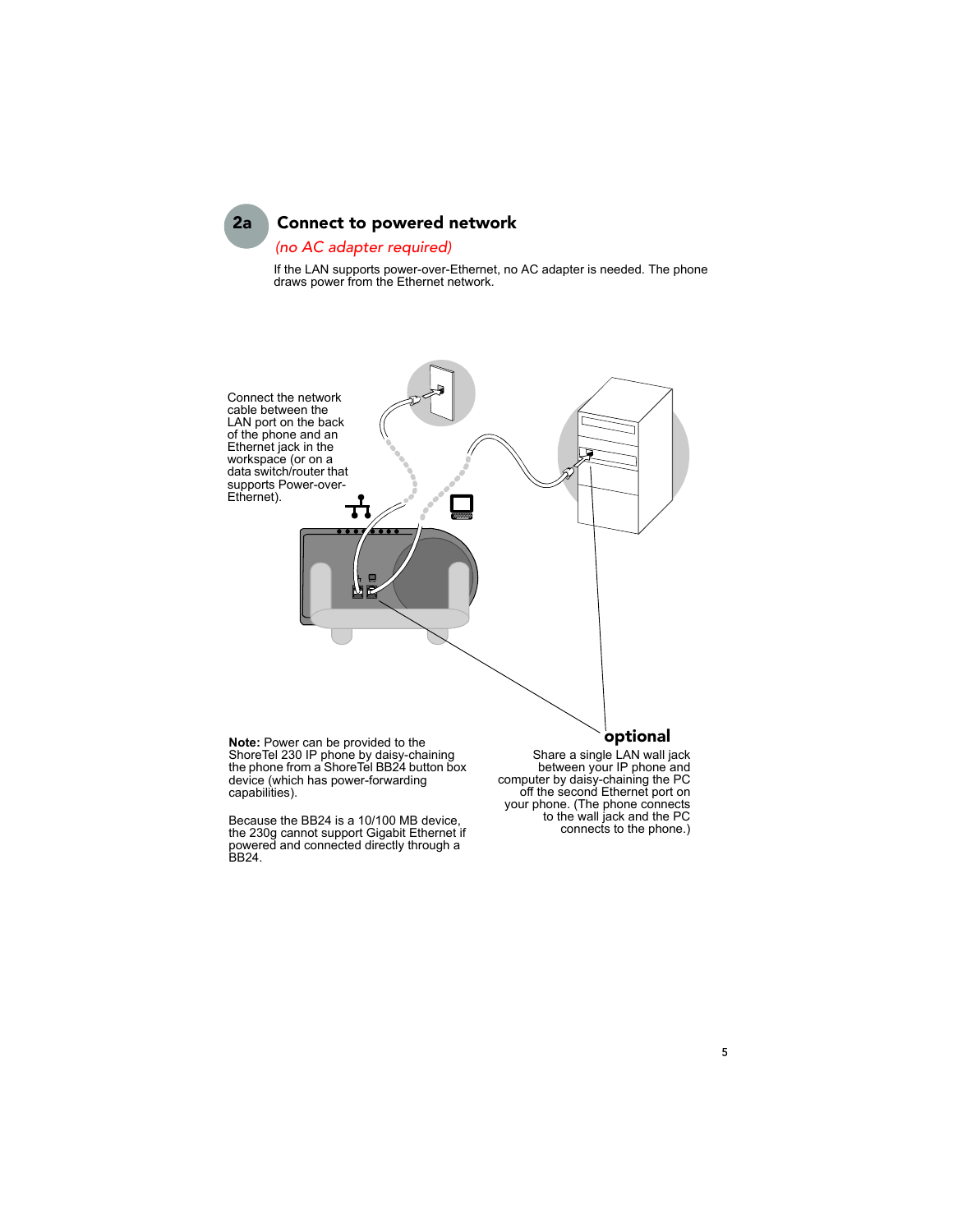2b Connect to power & network *(Non-powered Ethernet network requires AC power adapter)*



- \* ON SOME ADAPTERS, THIS PORT MAY BE LABELED "DATA & PWR" OR "PHONE."
- \*\* ON SOME ADAPTERS, THIS PORT MAY BE LABELED "DATA" OR "NETWORK."
- \*\*\*SOME ADAPTERS MAY HAVE ONLY ONE LED.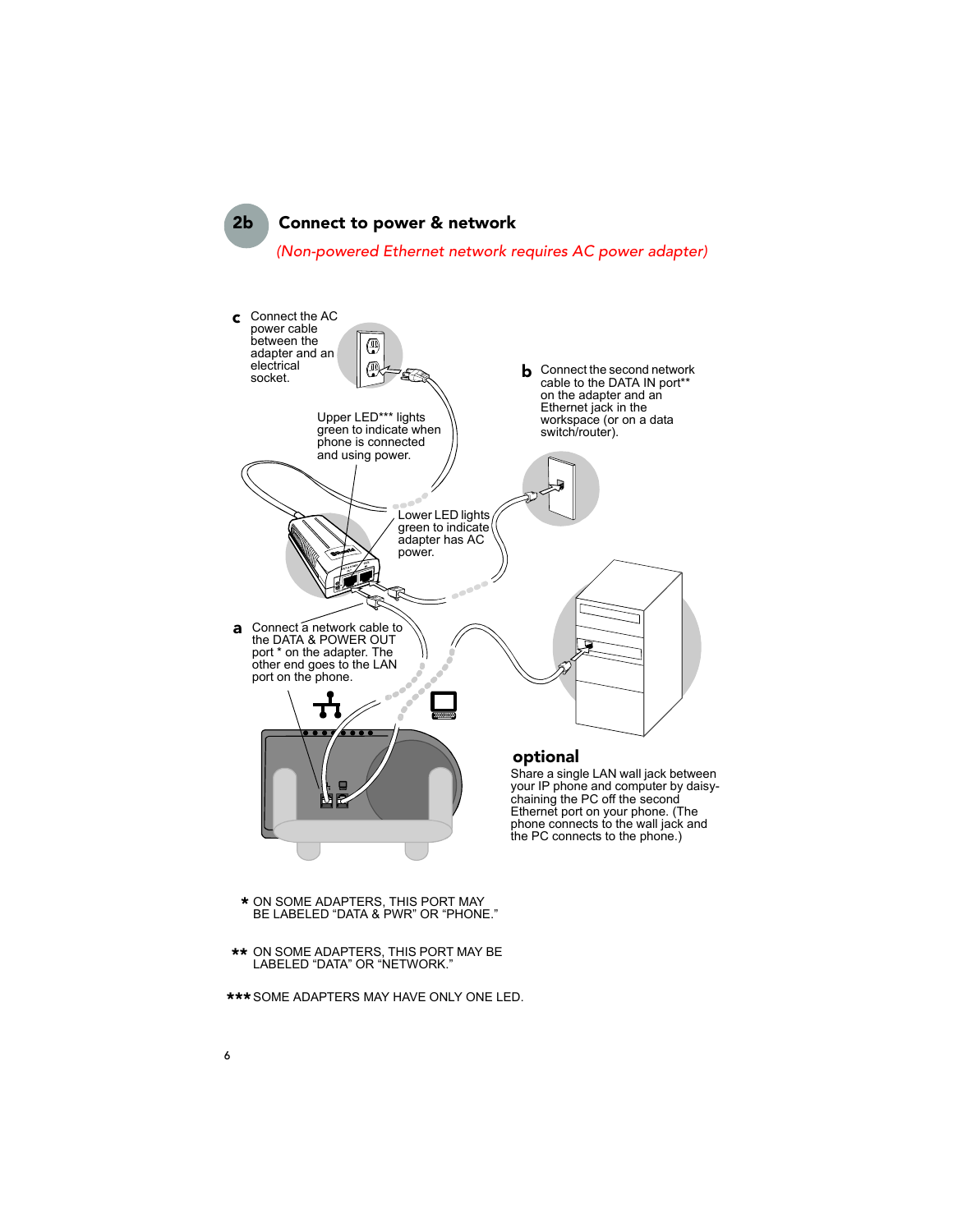



Connect a headset to connector on phone. **Headset not included.**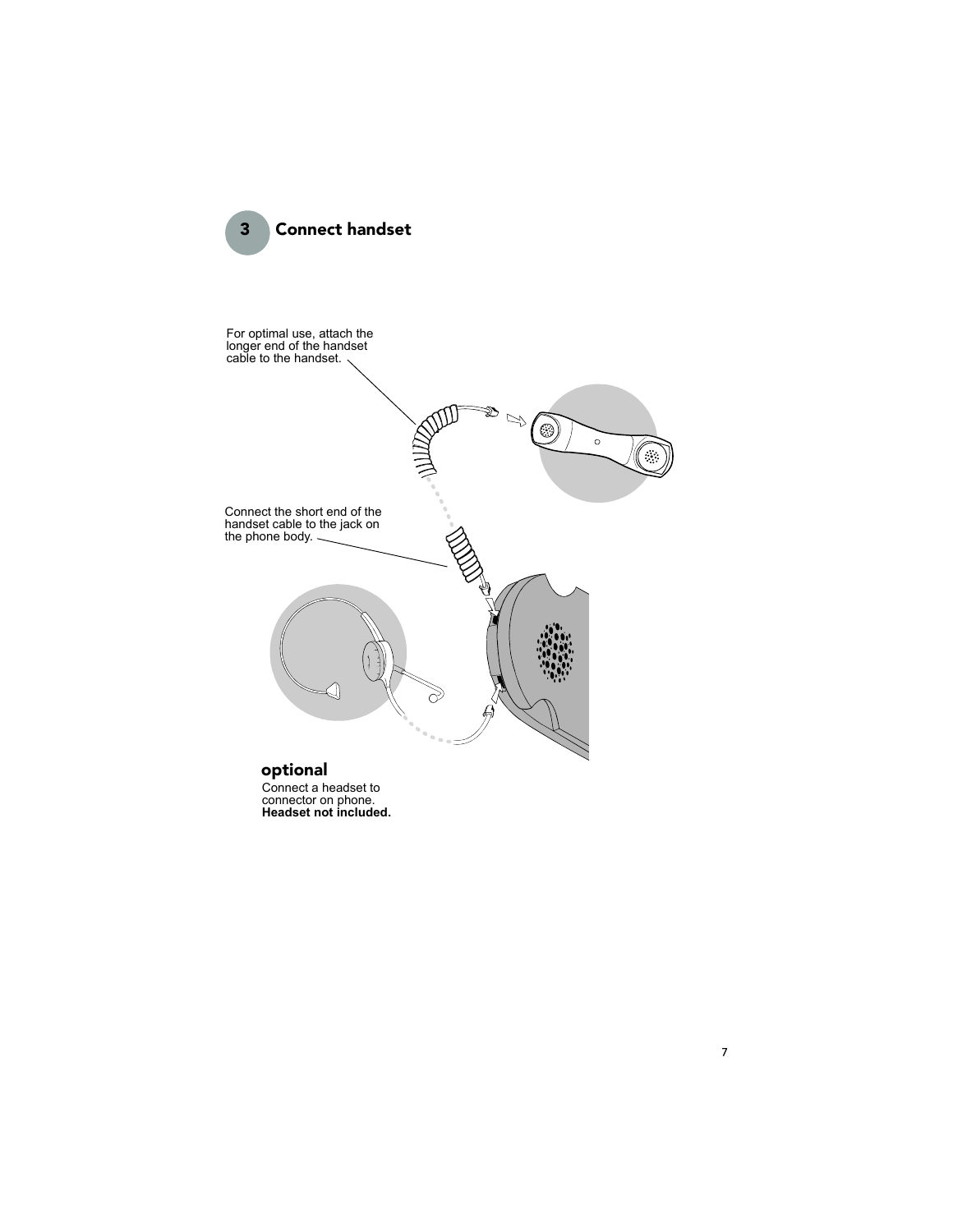# Important Safety Instructions

**For IP TELEPHONE MODELS 110, 212k, 230/230g, 265, 560/560g, 565, and BB24**

This symbol is to alert you to important operating or servicing instructions that may appear in this owner's manual.

Always follow basic safety precautions when using this product to reduce the risk of injury, fire, or electric shock.

- Read and understand all instructions in this manual. Observe all markings on the products.
- Follow all warnings and instructions marked on this product.
- For information on proper mounting instructions, consult the manual provided with this product.
- This product should be operated only from the type of power source indicated on the marking label.
- Telecommunication metallic-type connections are not intended to leave the building premises unless connected to other telecommunication devices that provide primary and secondary protection as applicable.
- To reduce the risk of electrical shock, do not disassemble this product. Service should be performed by trained personnel only. Opening or removing covers and/ or circuit boards may expose you to dangerous voltages or other risks. Incorrect re-assembly can cause electrical shock when the unit is subsequently used.
- If this product has a three-prong (grounding) plug or a polarized plug with one wide prong, it may not fit in non-polarized outlets. Do not defeat the purpose of these plugs. If they do not fit in your outlet, the outlet should be replaced by an electrician.
- Install this product in a protected location where no one can trip over any line or power cord. Protect cords from damage or abrasion.
- Unplug this product from the wall outlet before cleaning. Do not use liquid cleaners or aerosol cleaners. Use a damp cloth for cleaning.
- Do not allow anything to rest on the power cord. Do not locate this product where the cord will be abused by persons walking on it.
- Do not overload wall outlets and extension cords as this can result in the risk of fire or electrical shock.
- Unplug this product from the wall outlet and contact qualified technicians to service the unit if the any of the following conditions occur:
	- a) When the power supply cord or plug is damaged or frayed.
	- b) If liquid has been spilled into the product.
	- c) If the product has been exposed to rain or water.

d) If the product does not operate normally by following the operating instructions. Adjust only those controls that are covered by the operating instructions because improper adjustment of other controls may result in damage, and will often require extensive work by qualified technician to restore the product to normal operation.

e) If the product has been dropped and exhibits a distinct change in performance.

• Warning: Small metal objects may be retained in the earcap region.

#### **SAVE THESE INSTRUCTIONS**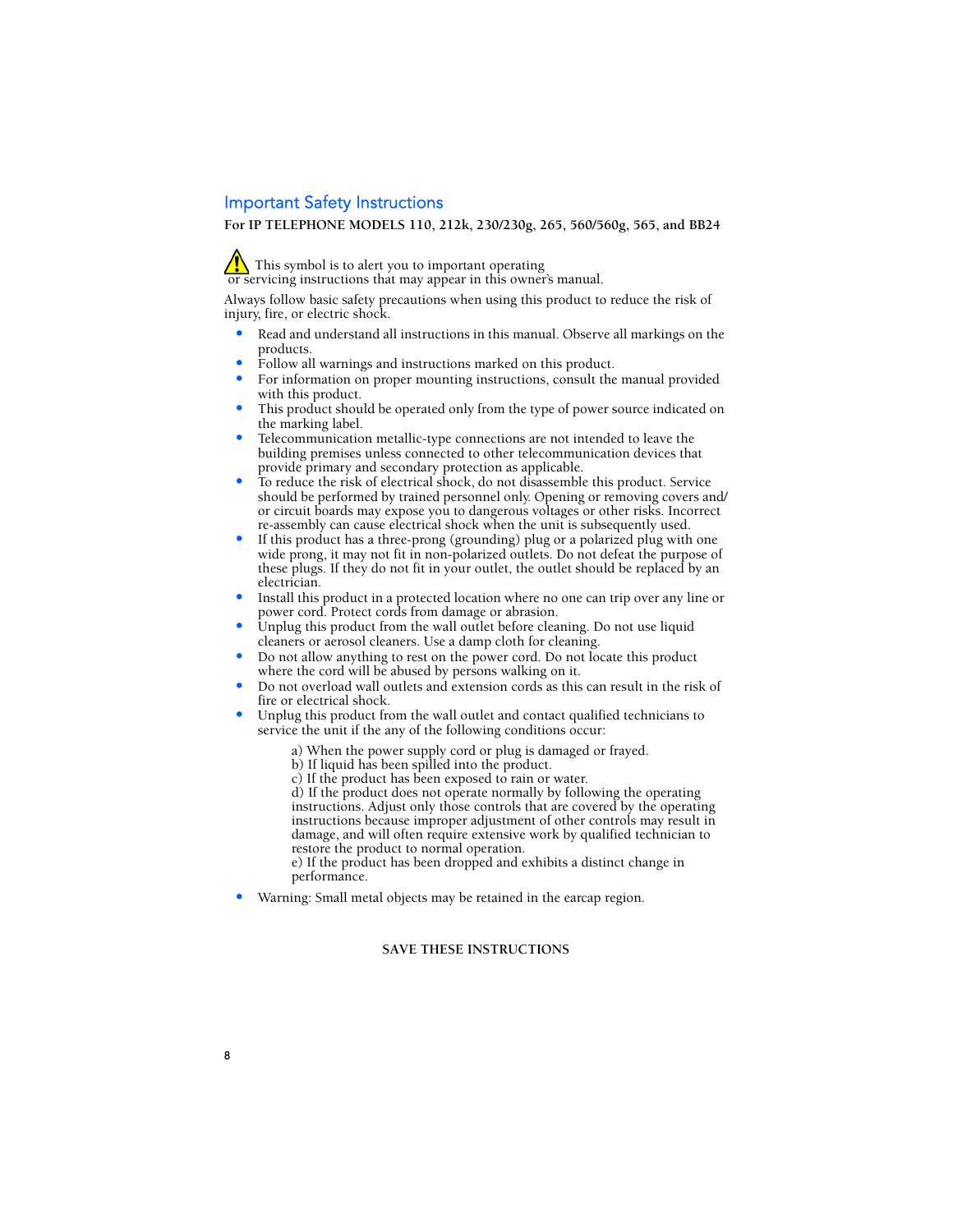# Features and Functions



Ethernet ports on the rear panel of the ShorePhone IP 230 phone support 10/100Mb networking speeds.

Ethernet ports on the rear panel of the ShorePhone IP 230g phone support 10/100/1000Mt networking speeds.

You can access the latest user guide for this phone by downloading a PDF from the following URL: www.shoretel.com/phoneguides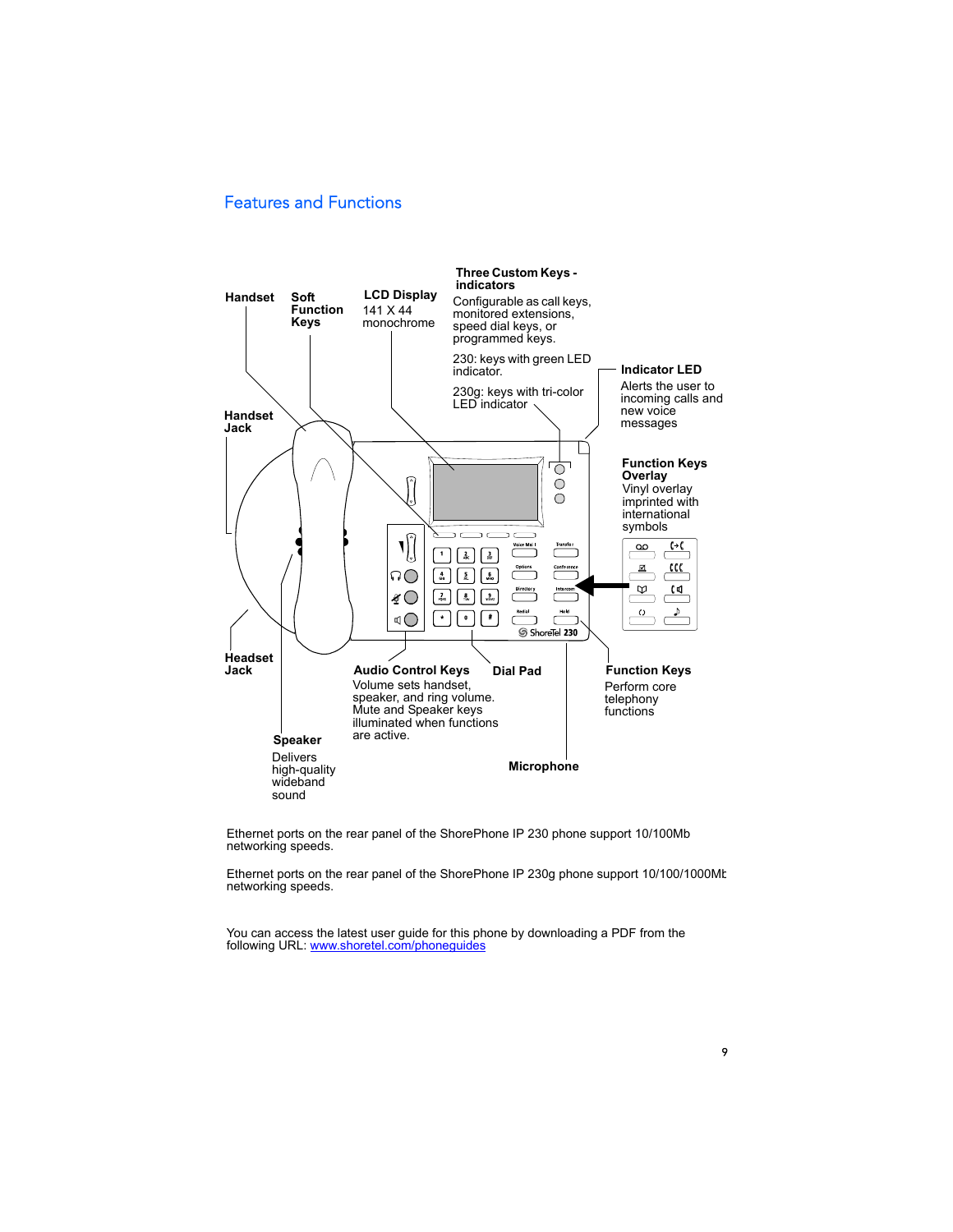# Identifying Your Phone

This Quick Installation and Warranty Guide covers the ShorePhone IP 230/230g Telephone. The IP 230g supports gigabit 10/100/1000M Ethernet speeds. This 230g model appears identical to the 230 model (which lacks the 'g' in its name to reflect the fact that it does not support *gigabit* Ethernet speeds).

The figure displays the bottom of the ShorePhone IP 230g, which differs from the IP 230 as follows:

- The text in the bottom center of the black label indicates the phone type.<br>• The top line in the text block located on the bottom right corner of the bl
- The top line in the text block located on the bottom right corner of the black label specifies the model number of the phone: — SEV corresponds to the IP 230
	- SEVG corresponds to the IP 230g
- The round base on the right side of the IP 230g is clipped; the round base on the IP 230 is not clipped.



SEVG – 230g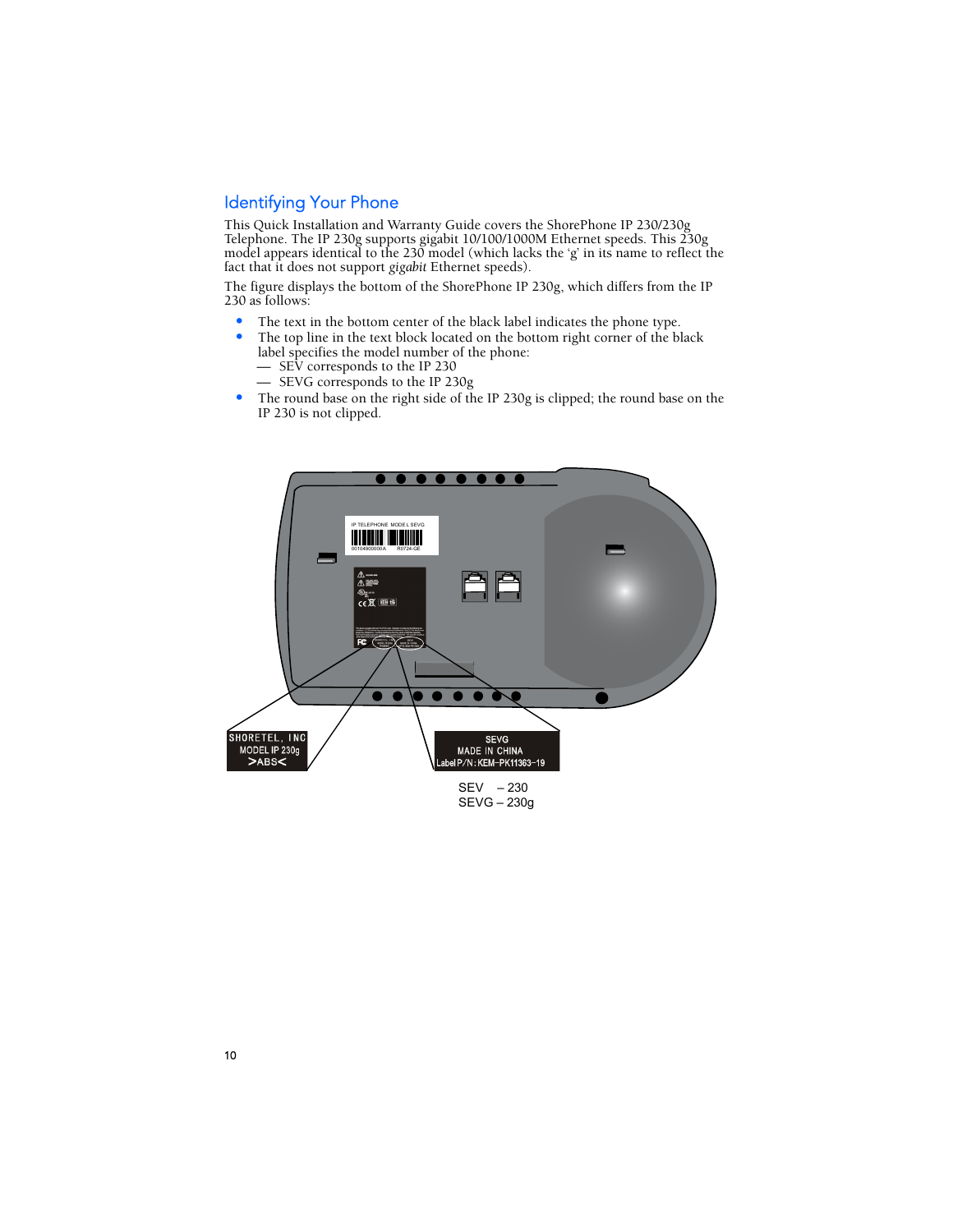# Warranty and Limitation of Liability

**LIMITED WARRANTY**. ShoreTel warrants to the end user ("Customer") that this product will be free from defects in workmanship and materials, under normal use and service, for one year from the date of purchase from ShoreTel or its authorized reseller. ShoreTel's sole obligation under this express warranty shall be, at ShoreTel's option and expense, to repair the defective product or part, deliver to Customer an equivalent product or part to replace the defective item, or if neither of the two foregoing options is reasonably available, ShoreTel may, in its sole discretion, refund to Customer the purchase price paid for the defective product. All products that are replaced will become the property of ShoreTel. Replacement products or parts may be new or reconditioned. ShoreTel warrants any replaced or repaired product or part for ninety (90) days from shipment, or the remainder of the initial warranty period, whichever is longer.

Products returned to ShoreTel must be sent prepaid and packaged appropriately for safe shipment, and it is recommended that they be insured or sent by a method that provides for tracking of the package. Responsibility for loss or damage does not transfer to ShoreTel until the returned item is received by ShoreTel. The repaired or replaced item will be shipped to Customer, at ShoreTel's expense, not later than thirty (30) days after ShoreTel receives the defective product, and ShoreTel will retain risk of loss or damage until the item is delivered to Customer.

**EXCLUSIONS**. ShoreTel will not be liable under this limited warranty if its testing and examination disclose that the alleged defect or malfunction in the product does not exist or results from:

- Failure to follow ShoreTel's installation, operation, or maintenance instructions.
- Unauthorized product modification or alteration.
- Unauthorized use of common carrier communication services accessed through the product.
- Abuse, misuse, negligent acts, or omissions of Customer and persons under Customer's control or
- Acts of third parties, acts of God, accident, fire, lightning, power surges or outages, or other hazards.

**WARRANTY EXCLUSIVE**. IF A SHORETEL PRODUCT DOES NOT OPERATE AS WARRANTED ABOVE, CUSTOMER'S SOLE REMEDY FOR BREACH OF THAT WARRANTY SHALL BE REPAIR, REPLACEMENT, OR REFUND OF THE PURCHASE PRICE PAID, AT SHORETEL'S OPTION. TO THE FULL EXTENT ALLOWED BY LAW, THE FOREGOING WARRANTIES AND REMEDIES ARE EXCLUSIVE AND ARE IN LIEU OF ALL OTHER WARRANTIES, TERMS, OR CONDITIONS, EXPRESS OR IMPLIED, EITHER IN FACT OR BY OPERATION OF LAW, STATUTORY OR OTHERWISE, INCLUDING WARRANTIES, TERMS, OR CONDITIONS OF MERCHANTABILITY, FITNESS FOR A PARTICULAR PURPOSE, SATISFACTORY QUALITY, CORRESPONDENCE WITH DESCRIPTION, AND NON-INFRINGEMENT, ALL OF WHICH ARE EXPRESSLY DISCLAIMED. SHORETEL NEITHER ASSUMES NOR AUTHORIZES ANY OTHER PERSON TO ASSUME FOR IT ANY OTHER LIABILITY IN CONNECTION WITH THE SALE, INSTALLATION, MAINTENANCE, OR USE OF ITS PRODUCTS.

**SERVICE AGREEMENTS**. Please contact your ShoreTel Authorized Reseller for information about service agreements applicable to your product.

**LIMITATION OF LIABILITY**. TO THE FULL EXTENT ALLOWED BY LAW, SHORETEL EXCLUDES FOR ITSELF AND ITS SUPPLIERS ANY LIABILITY, WHETHER BASED IN CONTRACT OR TORT (INCLUDING NEGLIGENCE), FOR INCIDENTAL, CONSEQUENTIAL, INDIRECT, SPECIAL, OR PUNITIVE DAMAGES OF ANY KIND, OR FOR LOSS OF REVENUE OR PROFITS, LOSS OF BUSINESS, LOSS OF INFORMATION OR DATA, OR OTHER FINANCIAL LOSS ARISING OUT OF OR IN CONNECTION WITH THE SALE, INSTALLATION, MAINTENANCE, USE, PERFORMANCE, FAILURE, OR INTERRUPTION OF ITS PRODUCTS, EVEN IF SHORETEL OR ITS AUTHORIZED RESELLER HAS BEEN ADVISED OF THE POSSIBILITY OF SUCH DAMAGES, AND LIMITS ITS LIABILITY TO REPAIR, REPLACEMENT, OR REFUND OF THE PURCHASE